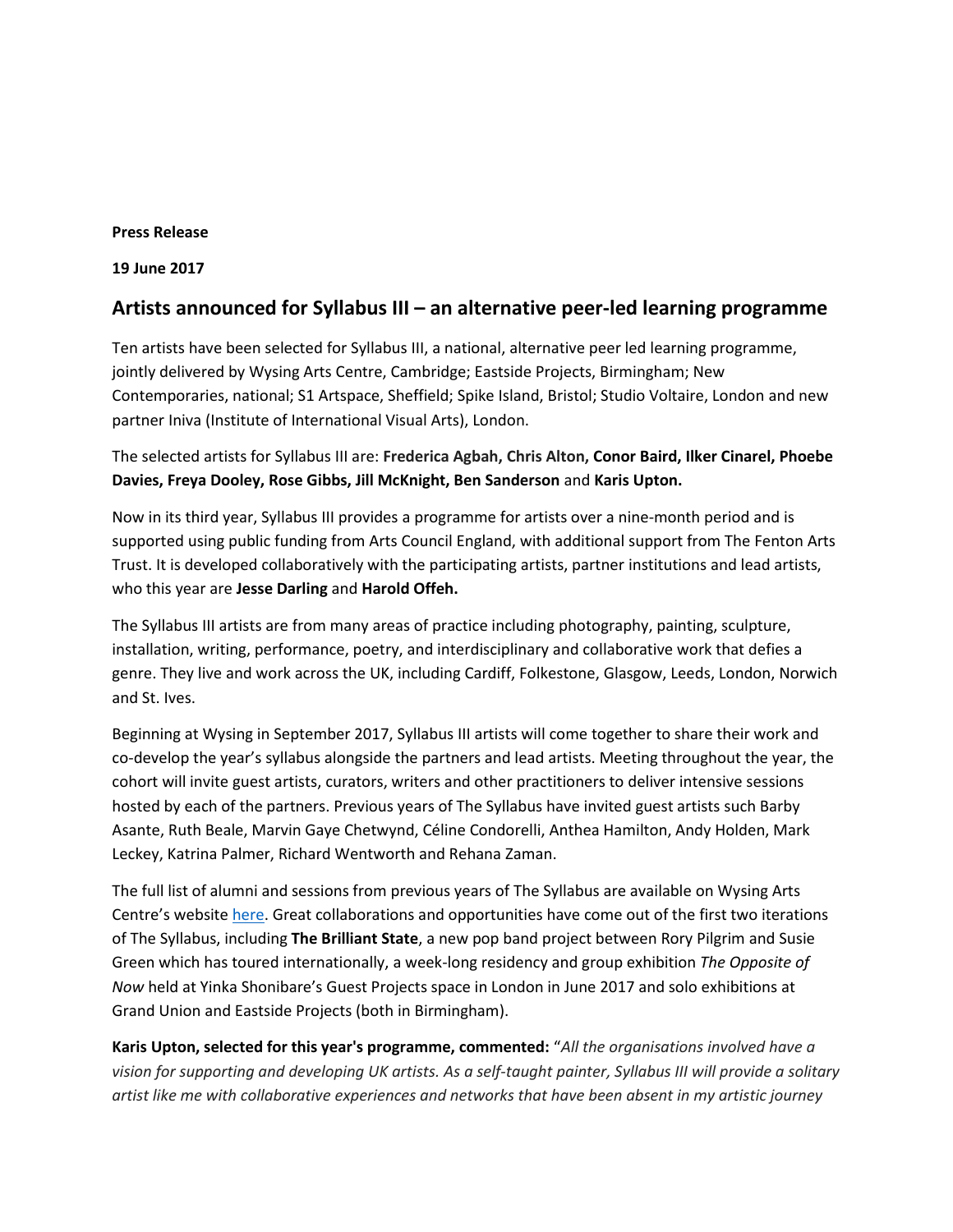*so far – all things necessary for any artist to move into new directions that help to sustain artistic vision and energies into the future. I can't wait to begin and see where we go."*

**Melanie Keen, Director, Iniva said:** "*What's remarkable about Syllabus is its ability to draw artists together who are keen to shape their learning and progression through collective action – these artists are helping to define the meaning of peer-led development. For Iniva, it's important to support artists in those ambitions, so I'm really excited to be a partner in this national programme. Syllabus' desire to transform the lives of artists is one that meshes with Iniva's mission to support artists at different stages in their careers."* 

For press information contact Nicola Jeffs – nicolajeffspr@gmail.com / 07794694754

Follow the story on #SyllabusIII

## **Notes to editors**

## **Participating Artist Biographies**

**Frederica Agbah** is a Yorkshire-born photographer and visual artist based in London. Working predominantly with available and ambient light, her work focuses on candid opportunistic portraiture often capturing subjects approached on the street or selected at group and mass participation events. Her work explores powerlessness, personal identity, and peer relationships, and is driven by her experience of an uprooted life, moving abruptly during early adolescence from a nuclear familial upbringing in the north of England to the communal living environment of a west African city and back again. Her practice primarily employs the medium of photography to capture interrelated characters within communities or cliques, exploring the opportunity to construct layered visual narratives, illuminating shared cultural histories. Agbah was a joint prize winner in the recent Harts Lane Gallery exhibition *Greetings from New Cross Gate.*

**Chris Alton** is a multidisciplinary artist whose practice often brings together distant, yet connected cultural phenomena. Whether deploying disco music against fascism or playing table tennis in competition with aggressive architecture, he utilises seemingly incongruous juxtapositions to address the multi-layered nature of prevailing social and political conditions. Working across a range of media, such as; pseudo-documentary film, live events and actions, online interventions and open source games, Alton's practice shifts and adapts, reacting to context-specific stimuli. His projects are humorous and playful, frequently seeking to undermine, expose and excoriate the power structures that shape our world. Recent commissions and exhibitions include; *Adam Speaks*, The National Trust, Croome, Worcestershire, 2017; *Keeley Round*, Turf Projects, Croydon, 2016; *Under the Shade I Flourish*, xero, kline & coma, London, 2016; and *Outdancing Formations*, Edith-Russ-Haus, Oldenburg, 2015 (dual, with Marta Popivoda).

**Conor Baird** is a Scottish artist, performance maker and facilitator based in Glasgow. Having studied Sculpture at Gray's School of Art and AKI ArtEZ, they have exhibited in galleries and prominent performance festivals such as GENERATORprojects, Glasgow Project Room, //BUZZCUT, Tempting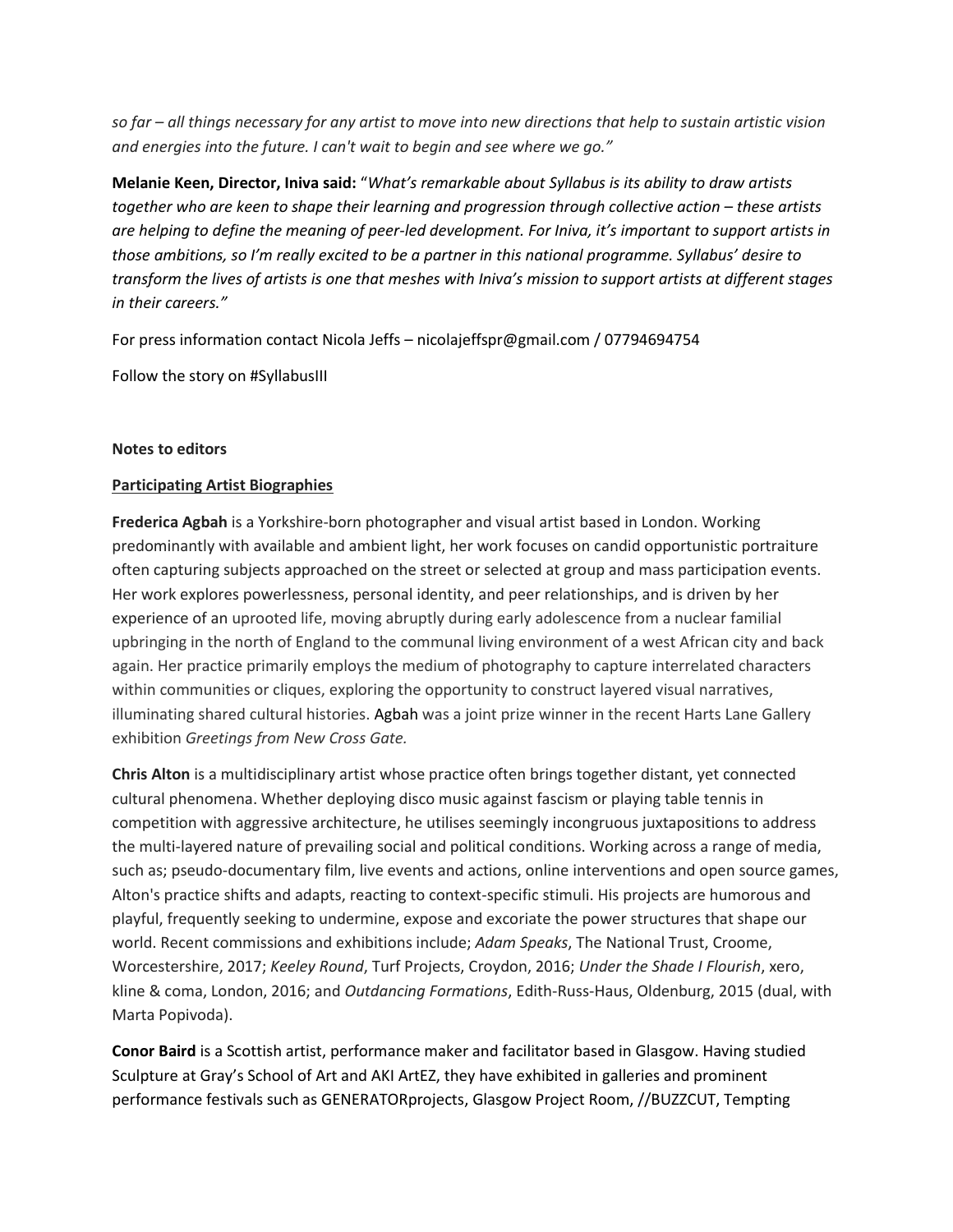Failure, RSA and The Pipe Factory. Baird was previously a Committee Member at Market Gallery and also participated in residencies at Hospitalfield, AADK Spain and Scottish Sculpture Workshop. Their personal practice focuses on notions of the self, the body, intimacy, sex and gender. They are particularly interested in embedding duration and authentic processes within a daily life to question risk, freedom, failure and consequential aesthetics within 'work'. Upcoming exhibitions include working with 'Thank You Very Much' at David Dale Gallery.

**Ilker Cinarel** is a Turkish-British artist based in St. Ives, Cornwall. Cinarel works individually and collaboratively across painting, sculpture, video, installation, spatial intervention, sound, text, performance and curatorial practice. Cinarel's work explores identity and what it means to be both 'rural' and queer, looking at inner feelings through a psychoanalytical and philosophical approach. Their work questions the politics that surround the family through the personal prism of their own childhood, where hyper-macho pop culture spilled over into reality. Exhibitions include Inland Art Festival, Redruth UK, 2016; Newlyn Art Festival, Newlyn Art Gallery, 2015; Backlane West, Redruth, 2015; and Exchange Gallery, Penzance, 2015.

**Phoebe Davies** is a Welsh artist and producer. Her practice is defined by its location and context, investigating and exploring how people perceive their social framework. Her outcomes are often project dependent, including: constructed social spaces, live performances, video, audio and print works. Often she works with, and in response to, individuals and communities, generating work through collaboration and collective action. Her work is often ephemeral and chanced upon, existing in pedestrian and community spaces as well as in galleries and institutions, including: Tate Britain and Tate Modern London; Artsadmin, London; Whitechapel Gallery, London; Raven Row, London; Arnolfini. Bristol; Fierce Festival, Birmingham; Art Licks Weekend, London; Steirischer Herbst, Graz, Austria); Assembly, Portland, USA; and SA-UK SEASONS 2015, Johannesburg, South Africa.

**Freya Dooley** lives and works in Cardiff. She works with writing, voice, moving image and publication. Her recent solo exhibition *Rhythms and Disturbances*, g39, Cardiff was part of Cardiff Contemporary Festival 2016 and her publication of the same name was launched this year. She also has a collaborative practice with artist Cinzia Mutigli, making lo-fi performances and publications combining pop songs and semi-fictions. Other exhibitions and projects include: *In Memory of JB*, The Free Shop, Rotterdam, 2017; Lle, Helsinki, Finland, 2016; *Enter Text*, Arteles Residency Centre, Finland, 2015; *Unit(e) Residency*, g39, Cardiff, 2015; and GO West Residency at the New Art Gallery Walsall, 2013. In collaboration with Cinzia Mutigli: *What Everybody Wants*, commissioned by Stabbing Les for WORK at Broadacre House, Newcastle, 2016 and *On Record*, an exhibition and events programme for analogue and experimental sound and performance works, commissioned for the Cardiff Contemporary Festival, 2014. Dooley is a studio member of Spit and Sawdust, Cardiff.

**Rose Gibbs** is an artist and writer who regularly initiates and contributes to talks, symposiums and discussions. Her work seeks to think through feminist concerns via these different mediums and platforms. She is co-founder of a number of collaborative projects and has an ongoing research project looking into feminist collectives. She co-curated the exhibition *Feminist Practices in Dialogue* at the ICA, and co-edited a publication of the same name. In July 2015 she organized *Women Working Collectively what is your Value?* at the ICA, as part of her research and art collective The Temporary Separatists. She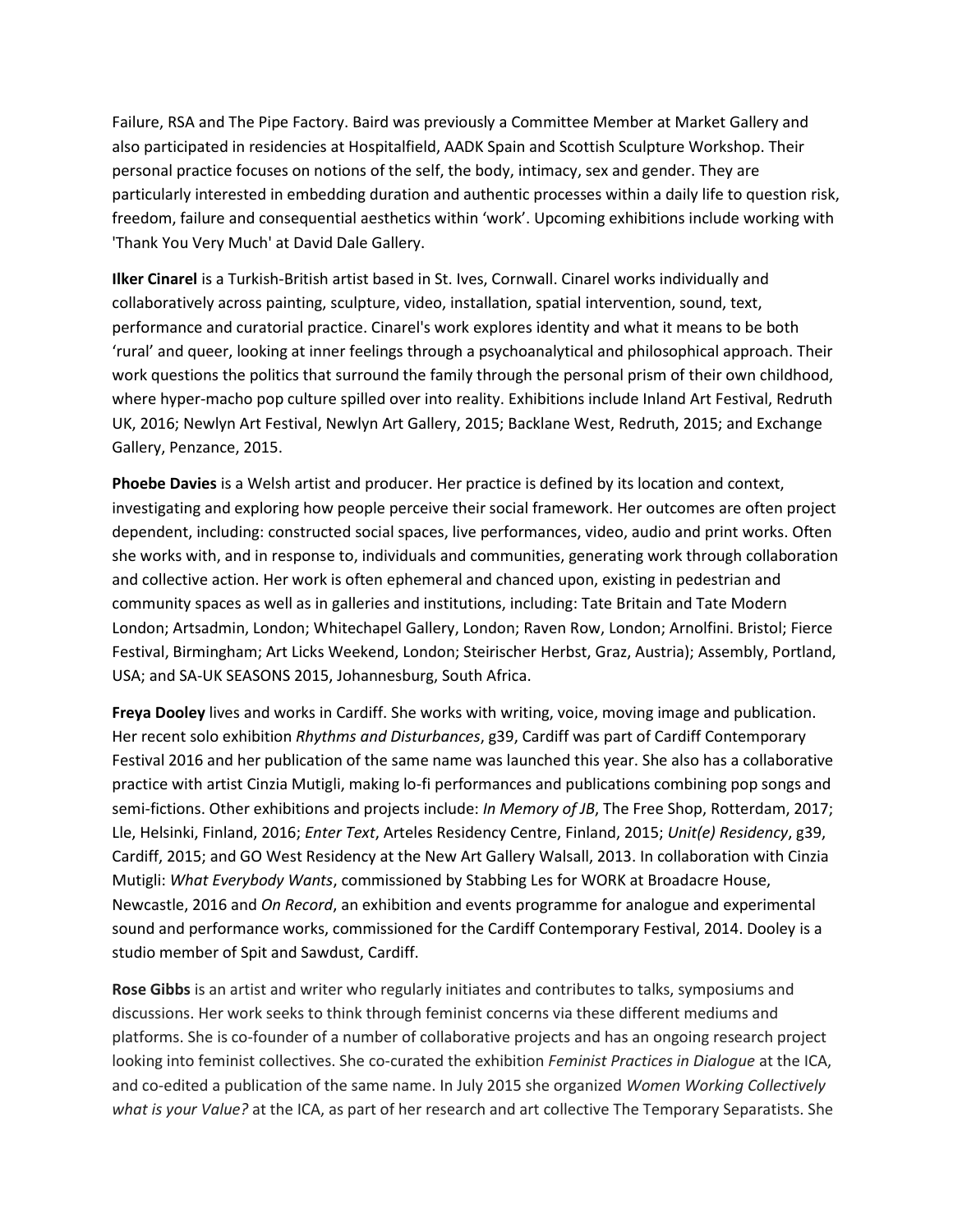writes a blog for the Huffington Post, has worked with The East London Fawcett Group and in 2013 was director of One Billion Rising – a campaign to end violence towards women and girls. In 2014 she organized *Taking Up Space – Women Only shows,* a discussion which invited Iwona Blazwick and Ann Gallagher, amongst others, to reflect on the benefits of women only exhibitions. She is currently working with Hackney's SERA group (Labour's social and environmental justice group), and the KEEP IT COMPLEX collective which seeks to encourage people to get involved in everyday politics. Recent talks have included *Who's Holding the Baby? Women's art Collectives past and present* at Tate Britain.

**Jill McKnight** lives and works in Leeds. McKnight's sculptural and text-based works could be viewed as artefacts made to perform as evidence of her existence in an imagined future. Objects reference formal and figurative elements of sculpture, but are disembodied from a whole. Recent text work investigates the relationship between art objects and subjective experience from her upbringing in Sunderland, with particular focus on female identities. McKnight graduated from Goldsmiths in 2013 and became a codirector of The Institute of Jamais Vu in the same year. She co-founded Serf in 2016 and currently holds a studio there. Solo and duo exhibitions include: *Punctum*, Serf, Leeds, 2017; *Modular Intercourse*, Set The Controls For The Heart Of The Sun, Leeds, 2016; and *One Million Years B.C.*, CBS Gallery, Liverpool, 2015. Recent group exhibitions include: *Junk In The Trunk*, Bones & Pearl / Copeland Park & Bussey Building / Turf Projects / The Bomb Factory Art Foundation; Hybrid Art Fair, Madrid; *Woodham Fever: Clubland*, DIY Space For London, all 2017; and The Manchester Contemporary, Manchester, 2016.

**Ben Sanderson** is a painter whose work explores the relationship between history and non-linear time. He is interested in exploring how an over-saturation of information can give rise to fleeting synaptic connections and feelings of distraction and repetition. Sanderson is one of 16 artists based at CAST in Helston, Cornwall. In January 2017 he was artist-in-residence at Crossroads*,* a Dementia Care Home in Scorrier. Recent exhibitions include *What Is The place?,* Newlyn Art Gallery, Cornwall, 2017; *Smile Orange,* Cubitt Gallery, London, 2015; and *Testing Tropes,* Kestle Barton, Cornwall, 2015.

**Karis Upton** is a self-taught painter and multi-disciplinary artist. Her work is located in the surreal and symbolic. She attempts to exercise the ephemeral nature of the figure and a fragmented mode of representation to explore philosophical concepts of identity, mortality and interpersonal relationships. Research interests focus on modern re-readings of historical and philosophical texts, representations of diasporic and 'marginal' subjectivities and therapeutic arts practice. Selected exhibitions include *Ultimately/refuge/THEN*, The Barber Shop, Norwich, 2016; *Refuge: work in progress*, St Etheldreda Studios, Norwich, 2016; and SIX, (with Alice Lee), Studio Baustelle, Berlin, 2015.

## **Lead Artists Biographies**

**Jesse Darling** works in sculpture, installation, text, sound, drawing and digital. Their work and research is broadly centered on narratives of power, technology and subjectivity and how these are produced and maintained through history. Recent projects include solo presentation *Armes Blanches: History is Other People* at Sultana Galerie in Paris and the curated exhibition *Mene Mene Tekel Parsin* at Wysing Art Centre. JD has published their texts in print and online and teaches at the Sandberg Institute in Amsterdam.